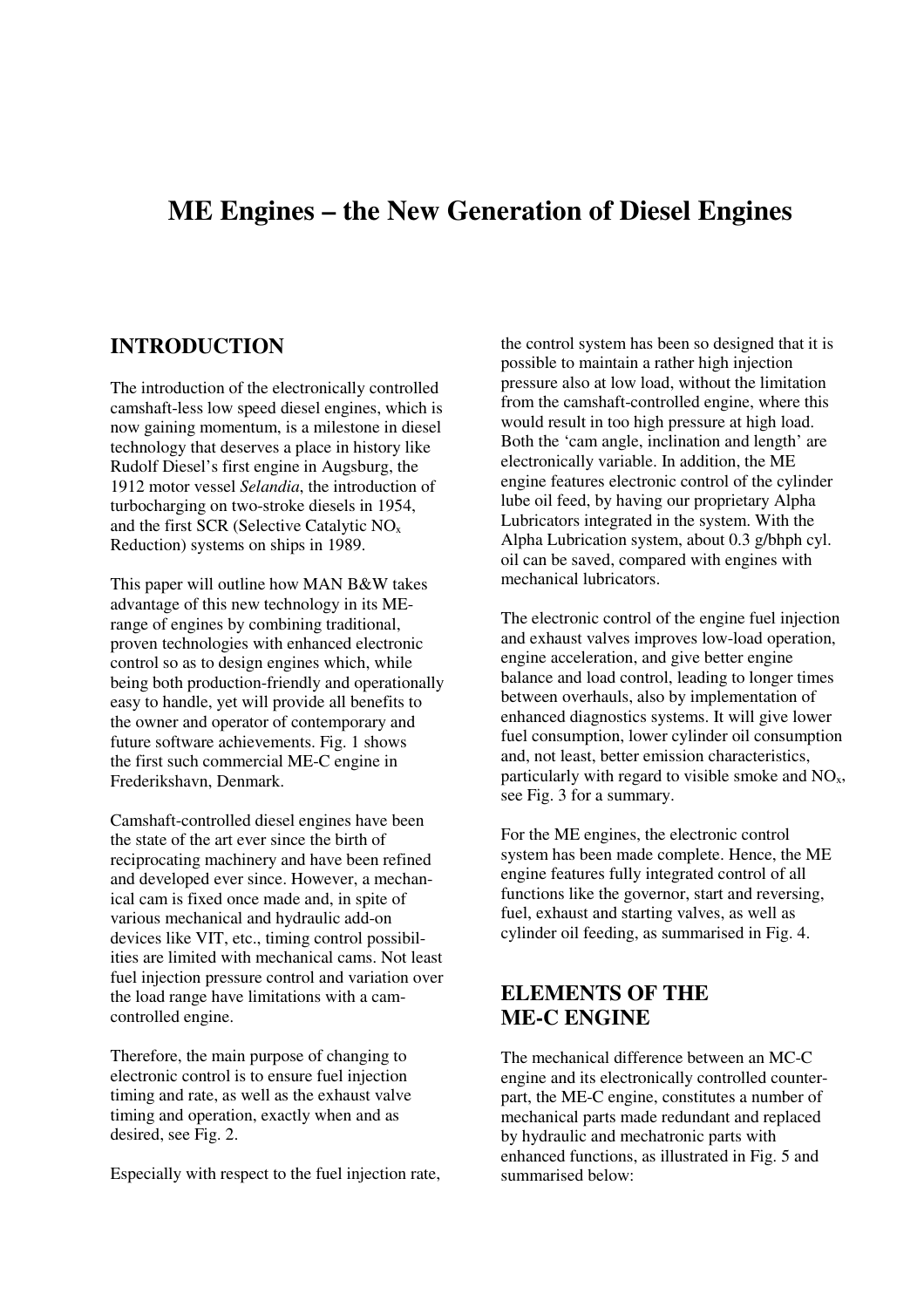The following parts are omitted:

- Chain drive
- Chain wheel frame
- Chain box on frame box
- Camshaft with cams
- Roller guides for fuel pumps and exhaust valves
- Fuel injection pumps
- Exhaust valve actuators
- Starting air distributor
- Governor
- Regulating shaft
- Mechanical cylinder lubricator
- Local control stand

The above-mentioned parts are replaced by:

- Hydraulic Power Supply (HPS)
- Hydraulic Cylinder Units (HCU)
- Engine Control System (ECS), controlling the following:
	- *Electronically Profiled Injection (EPIC) Exhaust valve actuation Fuel oil pressure boosters Start and reversing sequences Governor function Starting air valves Auxiliary blowers*
- Crankshaft position sensing system
- Electronically controlled Alpha Lubricator
- Local Operating Panel (LOP)

Fig. 6 shows how the necessary power for fuel injection and exhaust valve operation – previously provided via the chain drive – is now provided from a Hydraulic Power Supply (HPS) unit located at the front of the engine at bedplate level. The main components of the Hydraulic Power Supply unit are the following:

- Self cleaning filter with 10-micron filter mesh
- Redundancy filter with 25-micron filter mesh
- Start up pumps:
	- High-pressure pumps with supply pressure of 175 bar Low-pressure pumps for filling the exhaust valve push rod with supply pressure of 4 bar
- Engine driven axial piston pumps supplying high pressure oil to the Hydraulic Cylinder Unit with oil pressures up to 250 bar

Before engine start, the hydraulic oil pressure used in the mechanical/hydraulic system (for controlling the actuators) is generated by electrically driven start-up pumps. After start, the engine driven pump will take over the supply.

The engine driven pumps are gear or chain driven, depending on engine size. If so preferred, all pumps can also be electrically driven. The hydraulic pumps are axial piston pumps with flow controlled by the integrated control system. There are three engine driven pumps, but actually only two are needed for operation. Second-order moment compensators, where needed, can be integrated into the pump drive. Alternatively, electrically driven compensators can be used. If so preferred, the entire hydraulic oil system can be made as a separate, independent system.

Fig. 7 shows the entire hydraulic oil loop with the hydraulic power supply system and, as can be seen, the generated servo oil is fed via double-walled piping to the Hydraulic Cylinder Units of which there is one per cylinder, mounted on a common base plate on the top gallery level on the engine, as illustrated in Fig. 8 and detailed in Fig. 9. In this latter image, also the important electronic control valves, i.e. the ELFI (a proportional ELectronic Fuel Injection control valve) and the ELVA (an on-off Electronic exhaust Valve Actuator) are shown.

The Hydraulic Cylinder Unit furthermore comprises a hydraulic oil distribution block with pressure accumulators, the exhaust valve actuator, with ELVA and a fuel oil pressure booster with ELFI, raising the fuel oil supply pressure during injection from the 10-bar supply pressure to the specified load-dependent injection pressure of 600-1000 bar. Permanent high pressure with preheated fuel oil on top of the engine is thereby avoided, without losing any advantage of highpressure injection.

Figs. 10 and 11 show the per cylinder fuel oil injection system, and Fig. 12 shows the individual components of the fuel oil pressure booster. As will appear, the fuel oil pressure booster is mechanically much more simple than the traditional fuel pump with roller, roller guide, VIT and cut-off wedges. Figs. 12 and 13 outline the media and plunger movements in respect to a signal to the ELFI from the engine control system, Fig. 14 shows the impeccable condition of the parts after about 4,000 hrs. of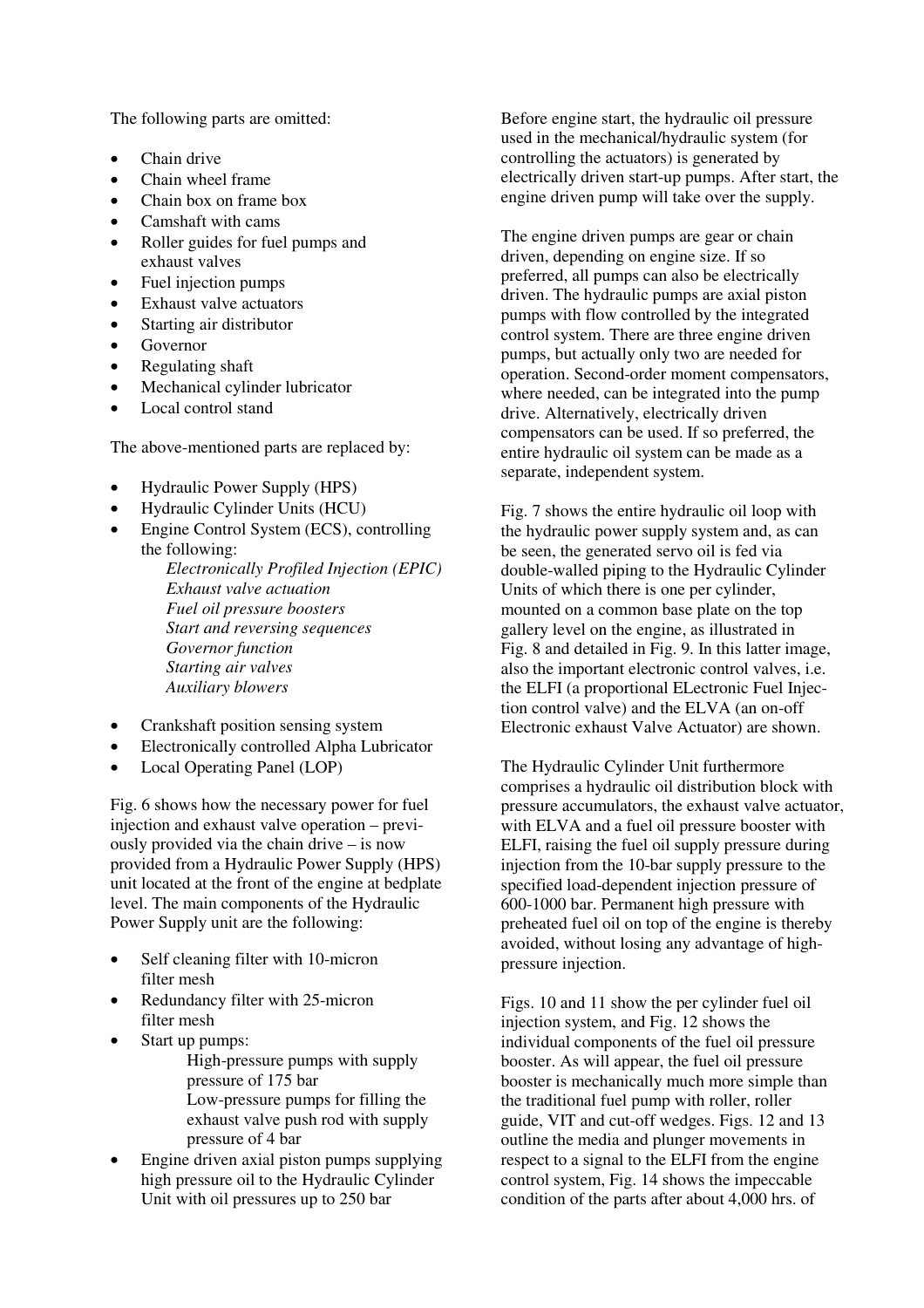operation. Now more than 10,000 hrs have been logged, and the results are still the same. There has been virtually nothing to report. The fuel oil pressure booster is less exposed to wear than a traditional fuel oil pump and, with its significantly larger sealing length (compared with the conventional Bosch-type fuel pumps), a much longer lifetime can be expected.

Fig. 15 explains in detail how the actuator for the exhaust valve responds to the electronic actuator signal from the engine control system.

Another system that benefits from mechanical simplification by being electronically rather than mechanically controlled on the ME engine is the starting air system, Fig. 16. The mechanical starting air distributor is past history.

The Alpha Lubricator system for cylinder oil feed rate control, already with more than 200 sets sold, benefits in the ME engine version by using the 200-bar servo oil pressure as driving force rather than a separate pump station used in the stand-alone systems. The ME execution, therefore, as illustrated in Fig. 17, separates the cylinder oil from the servo oil. As shown in Fig. 18 (and Fig. 7), the Alpha Lubricator is mounted on the hydraulic oil distribution block.

The ME engine control system, simplified in Fig. 19 and with more details in Fig. 20, is designed with the principle that no single failure of anything shall make the engine inoperative. Therefore, all essential computers are with a hot stand-by.

All the computers in the system, referred to as Engine Interface Control Unit, Engine Control Units, Cylinder Control Units and Auxiliary Control Units, are of exactly the same execution and can replace each other, in that they will adapt to the desired functionality of the particular location once installed, including if replaced by a spare. The computer, often referred to as a Multi-Purpose Controller, is a proprietary in-house development of MAN B&W Diesel. Thus, we can ensure spare part deliveries over the engine's lifetime. The Local Operating Panel, incl. Cylinder Control and Auxiliary Control Units, see Fig. 21, is mounted on the middle gallery of the 7S50ME-C made in Denmark. The Control Units can, of course, also be located elsewhere.

As to installation aspects, Fig. 22 illustrates that, apart from the cabling of the control network, an ME-C engine and an MC-C engine are practically the same for a shipyard, as detailed below:

- Overhaul height: same
- Engine seating: same
- Engine outline: modifications with no influence for yard
- Engine weight: slightly reduced
- Engine pipe connection: back flush from filter on engine added, other connections are unchanged
- Gallery outline: slight modifications
- Top bracing exhaust side: same
- Capacity of auxiliary machinery: same
- Lubricating oil system: slightly modified
- Specification and installation of governor omitted
- Other systems: same
- Cabling: cables added for communication and network

Actually, there is a small simplification, as illustrated in Fig. 23, in that the tooling for the exhaust valve system and fuel oil pressure booster system is simpler.

## **FEATURES OF THE ME-C ENGINE**

As mentioned in the introduction, the purpose of making electronic engines is focused around the virtues related to "ensuring fuel injection and rate, as well as exhaust valve timing exactly when and as desired".

With respect to the exhaust valve movement. this means changing the 'cam length', as illustrated in Fig. 24, by simply changing the point in time of activating the ELVA valve. This can be used to control the energy to the turbocharger, both during steady and transient load conditions. Smoke-free acceleration is a natural benefit apart from SFOC optimisation at any load. Fig. 25 gives an illustration of how already a 'different cam length' was implemented on the 7S50ME-C engine in Frederikshavn for 100% load vs. 75% load.

Thanks to the multitude of possibilities with the ELFI, the proportional valve controlling the servo oil pressure to the fuel oil pressure booster, not only the fuel oil 'cam length', but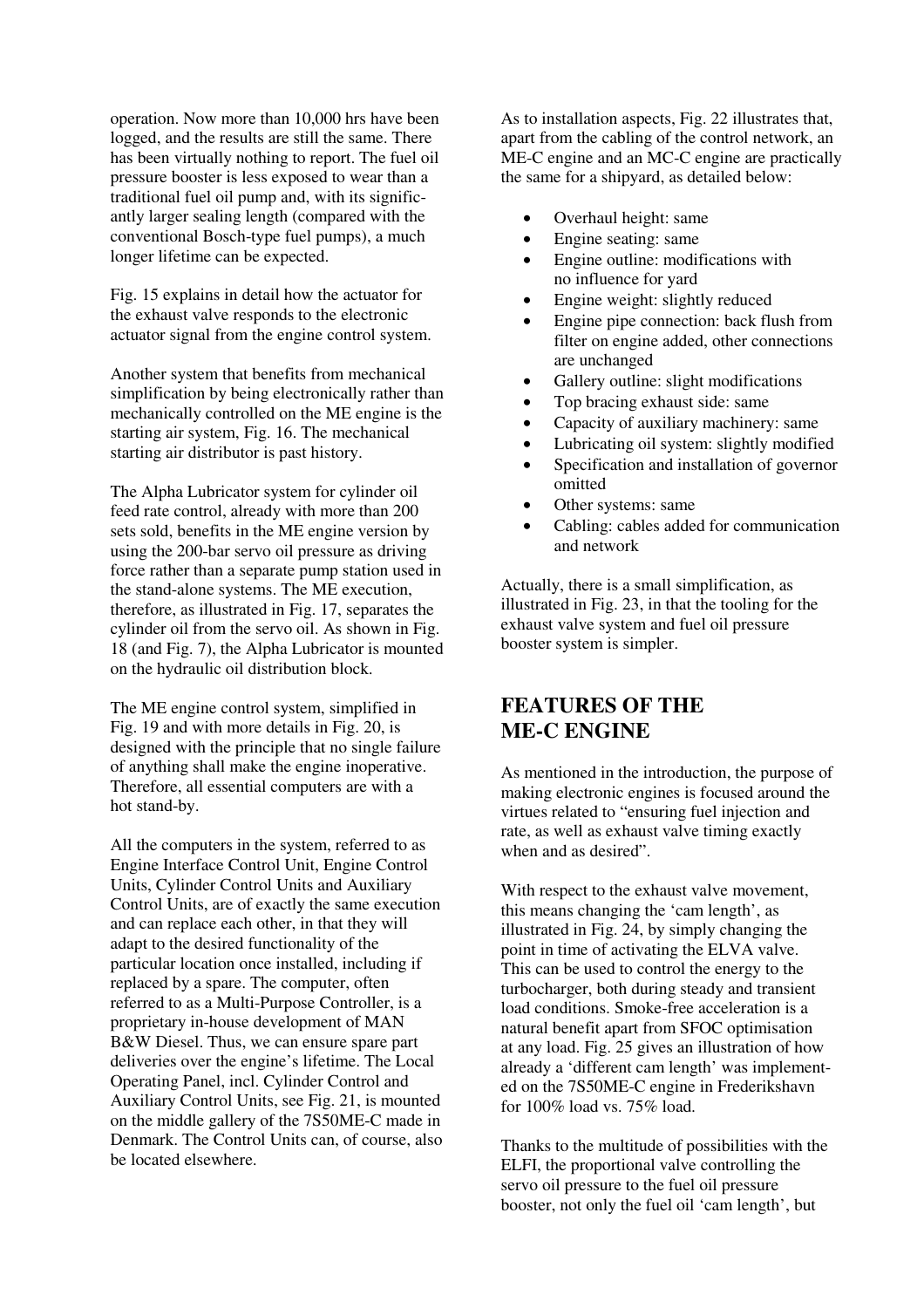also the 'cam inclination and angle' and even the number of activations per stroke can be varied for the fuel oil injection.

Fig. 26 illustrates different profiles demonstrated during testing of the 7S50ME-C. The double injection profile is specially tailored for a significant reduction of  $NO<sub>x</sub>$  emissions as referred to later (see Fig. 32).

Fig. 27 shows the selected injection rate on that engine at 75% load, compared with what it would have been with a fixed cam. The resulting heat release, see Fig. 28, is the reason for selecting a more intensive injection. A better heat release mirrors a better fuel consumption, also because the  $p_{max}$  is higher, see Fig. 29. Such data could of course also be realised on a mechanical engine, but not while at the same time maintaining the ability to perform at 100% load. In the low end of the load scale, the possibility for controlling the timing and rate of injection gives the possibility to demonstrate stable running down to 10% of MCR-rpm, i.e. 13 rpm against a water brake only. This could be even more stable against a propeller eliminating the need for stop-and-go operation through channels and canals and making ME engines particularly suitable for shuttle tankers and lightering vessels, as well as for vessels with greatly varying load profile.

General performance curves for the ME-C and MC-C engines are shown in Fig. 30. The lower part load fuel consumption is achieved by raising the pmax over the whole load range. In order to avoid too high difference between  $p_{max}$  and  $p_{comm}$ , also this pressure is raised by timing control.

As also illustrated, the lower SFOC comes at a price in that the  $NO<sub>x</sub>$  increases. For this reason, the first two modes to be incorporated in the control system of the ME engine, as standard, are the 'fuel economy mode' and the 'low-NOx' mode. Fig. 31 illustrates the coagency between SFOC,  $NO_x$ , and  $p_{max}/P_{comp}$  for the two modes.

It goes without saying that an ME-C engine will comply with  $IMO's NO<sub>x</sub>$  cap also in the fuel economy mode.

The low- $NO<sub>x</sub>$  mode is intended for areas where lower than IMO  $NO<sub>x</sub>$  limits do or will apply.

The change from one mode to the other is a matter of seconds only and, of course, is done while running, as illustrated in Fig. 32.

### **SUMMARY**

The advantages of the ME-C range of engines are quite comprehensive, as seen below:

- Lower SFOC and better performance parameters thanks to variable electronically controlled timing of fuel injection and exhaust valves at any load
- Appropriate fuel injection pressure and rate shaping at any load
- Improved emission characteristics, with lower  $NO<sub>x</sub>$  and smokeless operation
- Easy change of operating mode during operation
- Simplicity of mechanical system with wellproven traditional fuel injection technology familiar to any crew
- Control system with more precise timing, giving better engine balance with equalized thermal load in and between cylinders
- System comprising performance, adequate monitoring and diagnostics of engine for longer time between overhauls
- Lower rpm possible for manoeuvring
- Better acceleration, astern and crash stop performance
- Integrated Alpha Cylinder Lubricators
- Up-gradable to software development over the lifetime of the engine

It is a natural consequence of the above that many more features and operating modes are feasible with our fully integrated control system and, as such, will be retrofittable and eventually offered to owners of ME-C engines.

Against this background, we are proud to present our ME-C engine programme, as shown in Fig. 33.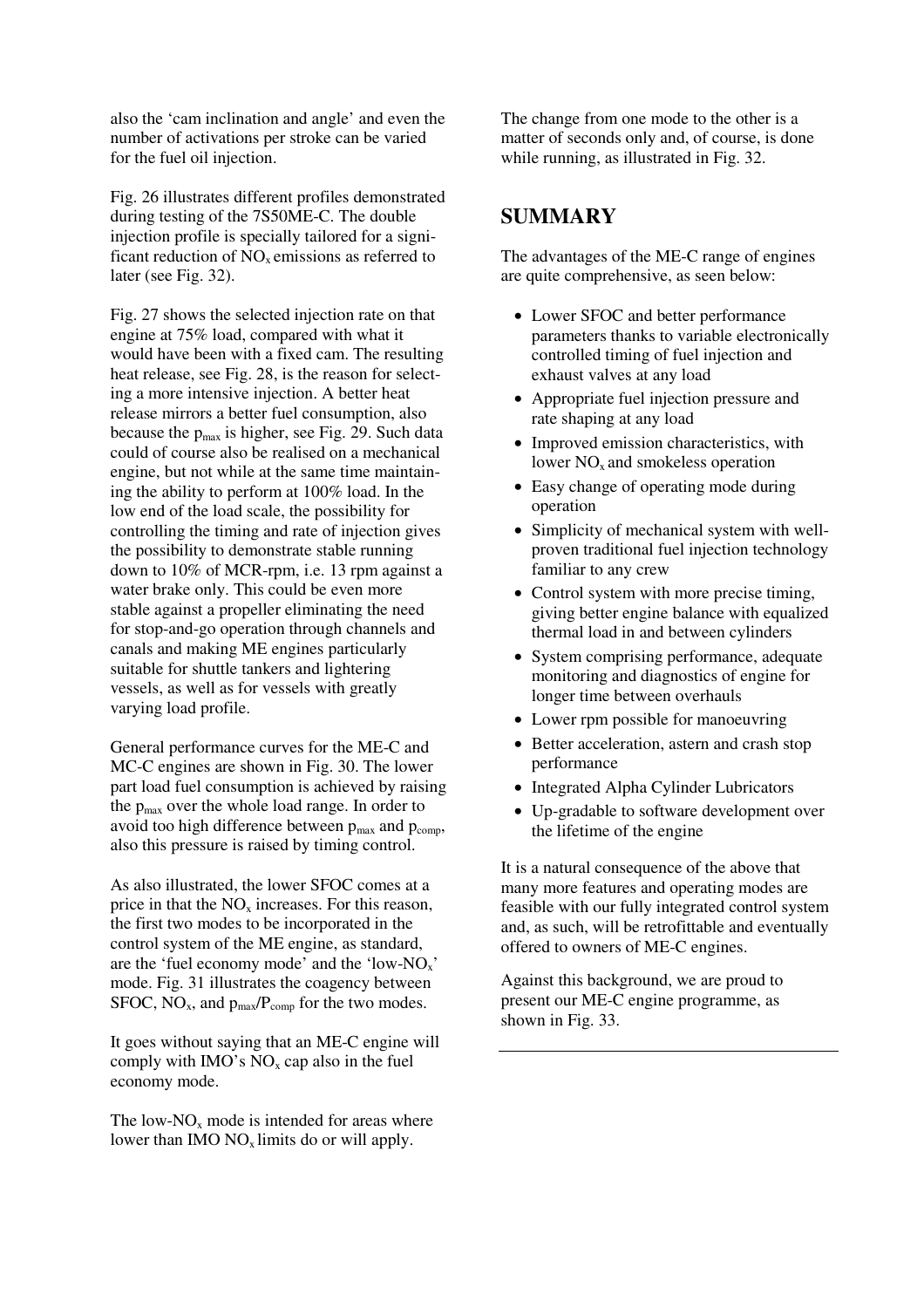

*Fig. 1*: *7S50ME-C, MAN B&W Diesel, Denmark, February 2003* 

| WHY?             | <b>Electronically Controlled Engines</b>                                                                     |  |
|------------------|--------------------------------------------------------------------------------------------------------------|--|
| $\bullet$        | To ensure:<br>• Fuel injection timing and rate<br><b>Exhaust valve operation</b><br>• Cylinder oil feed rate |  |
|                  | Precisely when and as desired                                                                                |  |
| L/73737-6.2/0403 | (3000/OG)                                                                                                    |  |

*Fig. 2: Electronically Controlled Engines, precise control*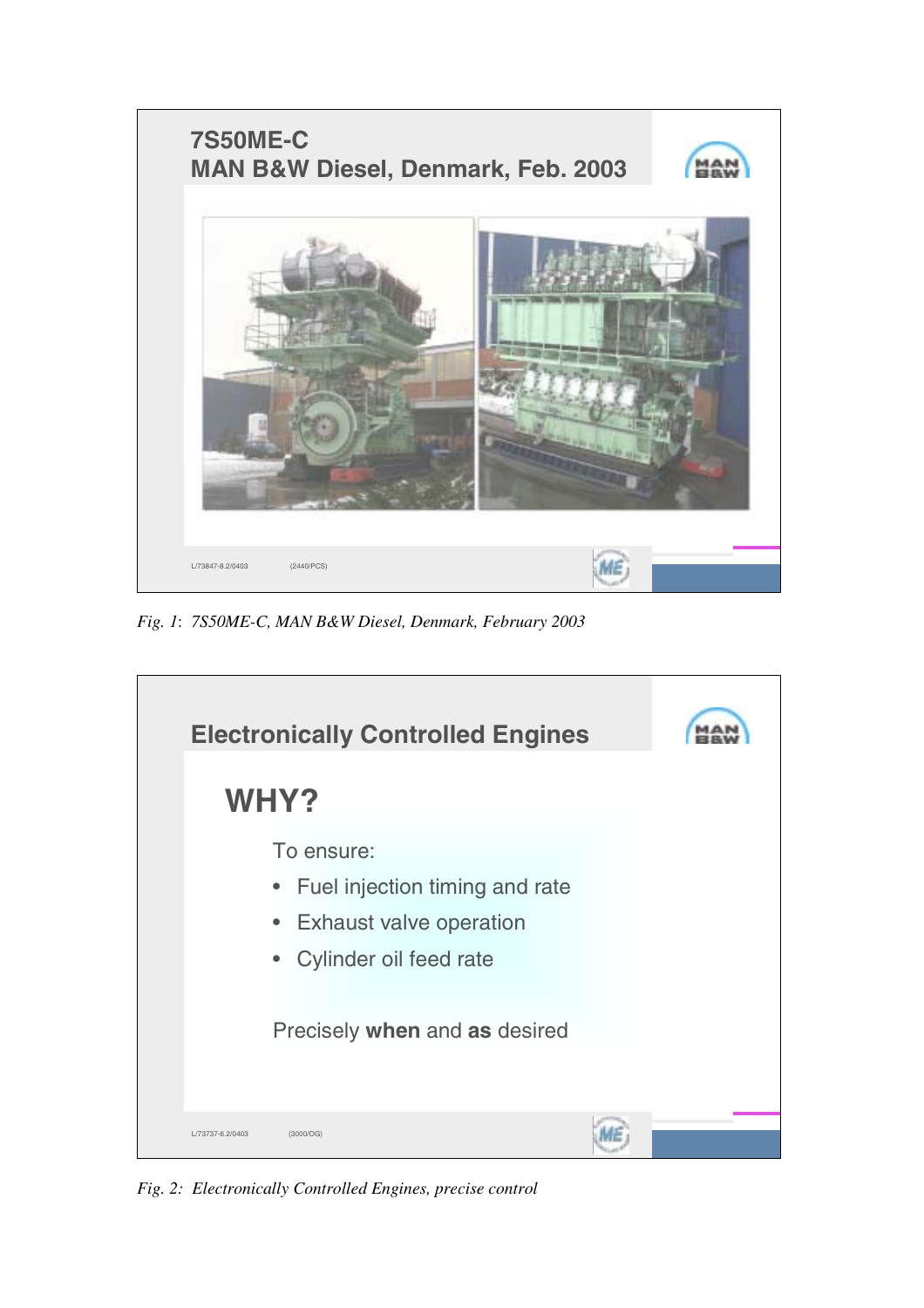

*Fig. 3: Electronically Controlled Engines, improved features* 



*Fig. 4: Electronically Controlled Engines, fully integrated control*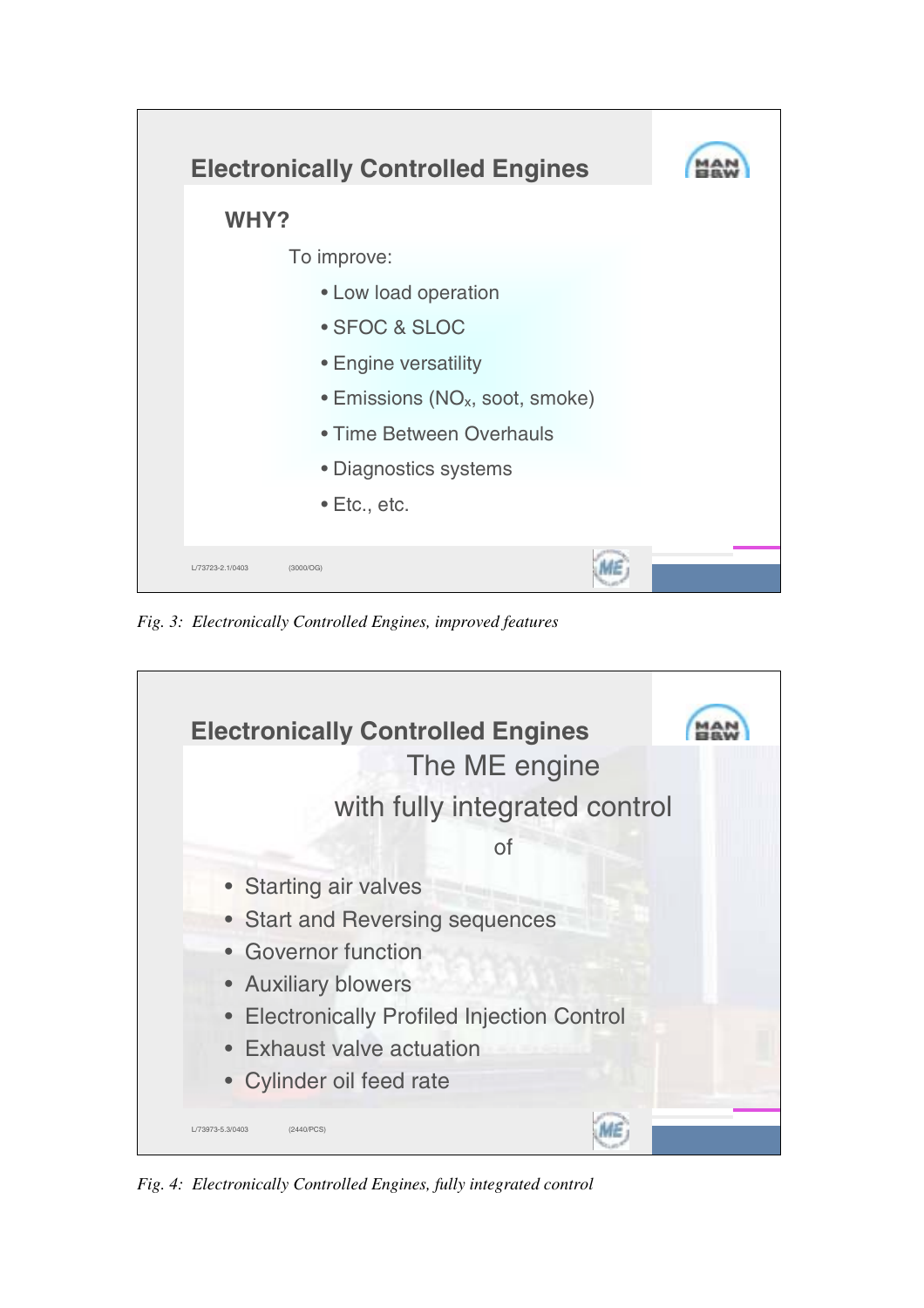

*Fig. 5: From MC-C to ME-C – Mechanical Differences* 



*Fig. 6: Hydraulic Power Supply (HPS)*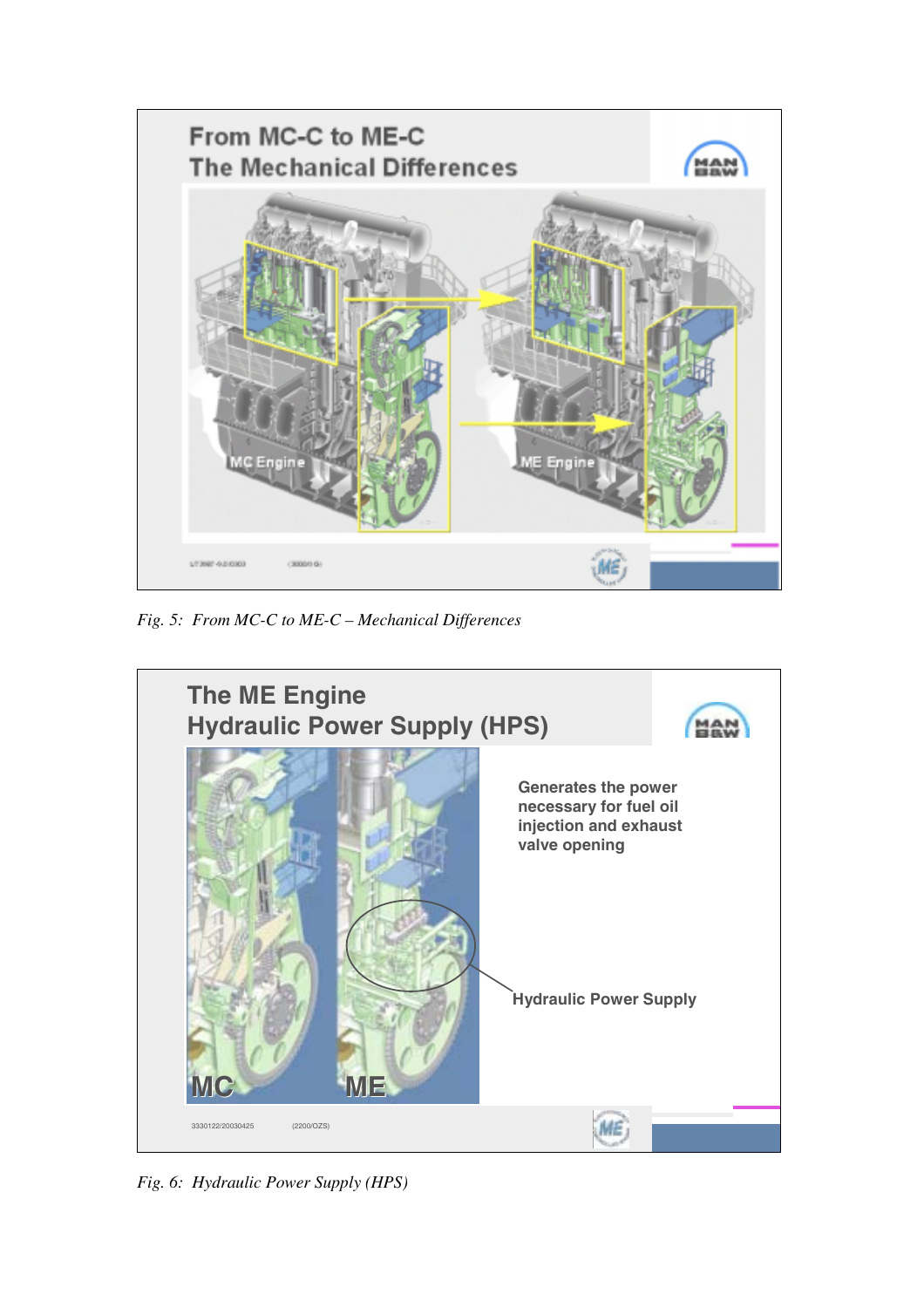

*Fig. 7: ME-C Engines, Hydraulic Oil Loop* 



*Fig. 8: Hydraulic Cylinder Units (HCU)*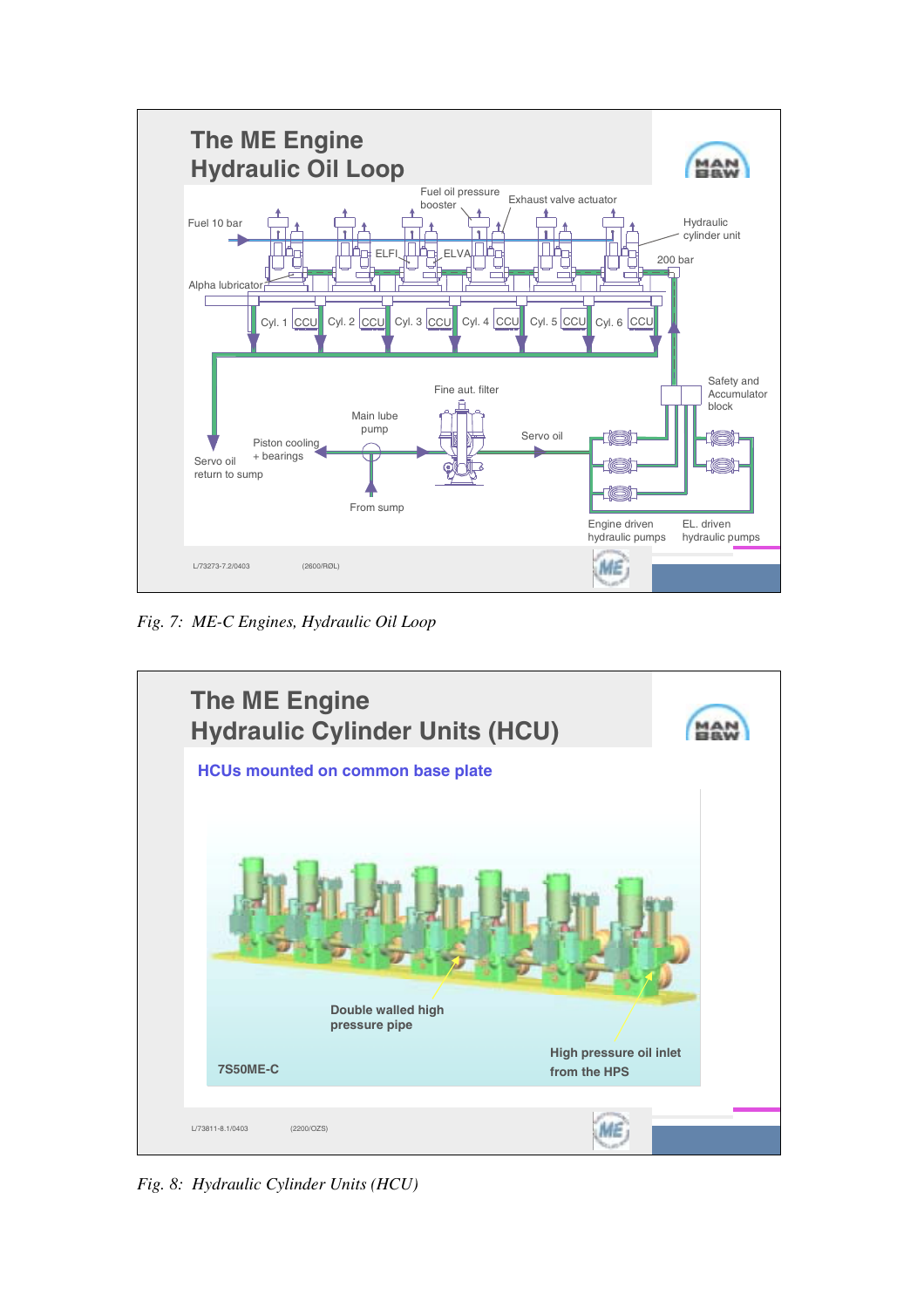

*Fig. 9: Hydraulic Cylinder Unit (HCU)* 



*Fig. 10: Fuel Injection System*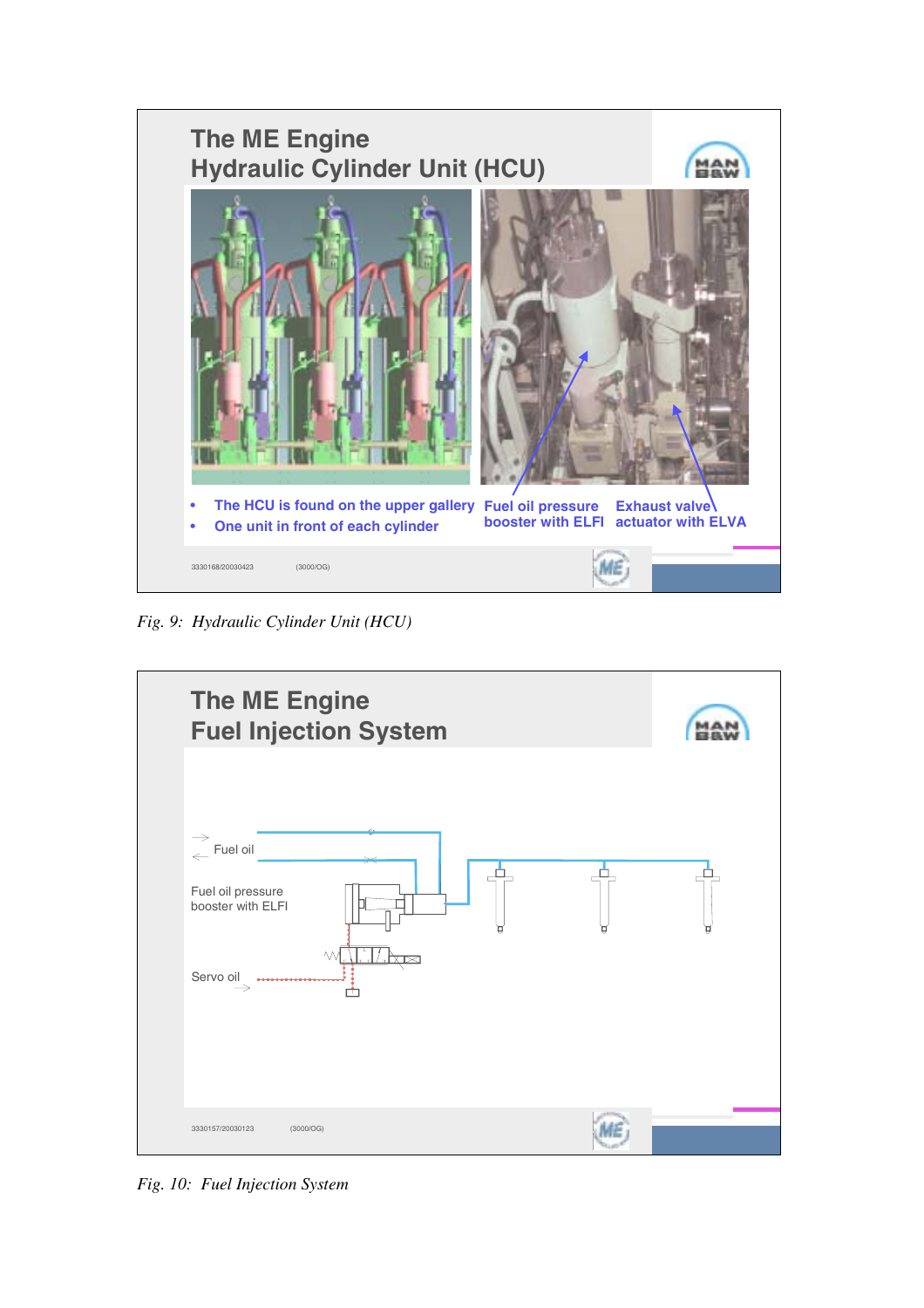

*Fig. 11: Fuel Injection System* 



*Fig. 12: Fuel Oil Pressure Booster*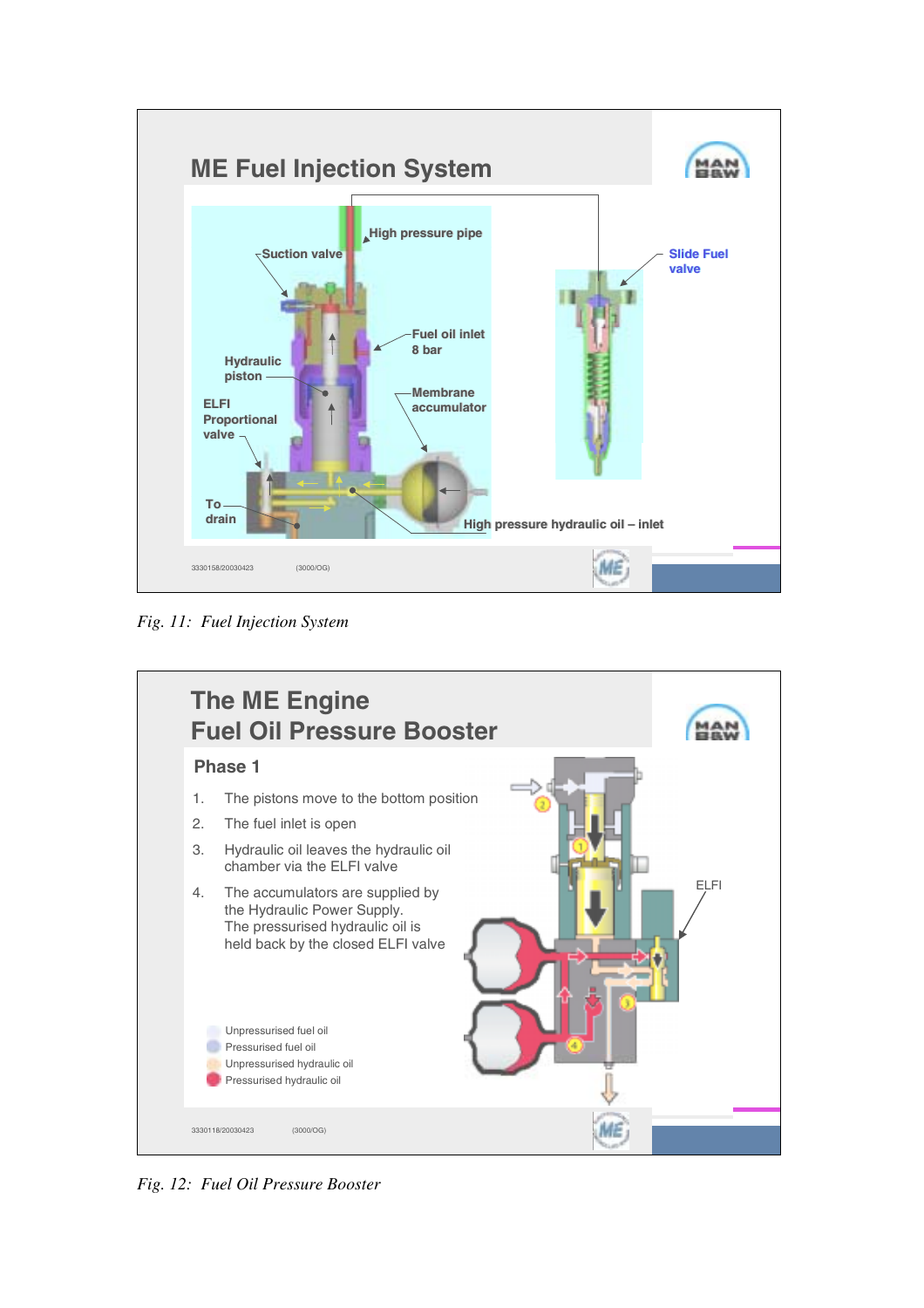

*Fig. 13: Fuel Oil Pressure Booster* 



*Fig. 14: Fuel Oil Pressure Booster Actuator*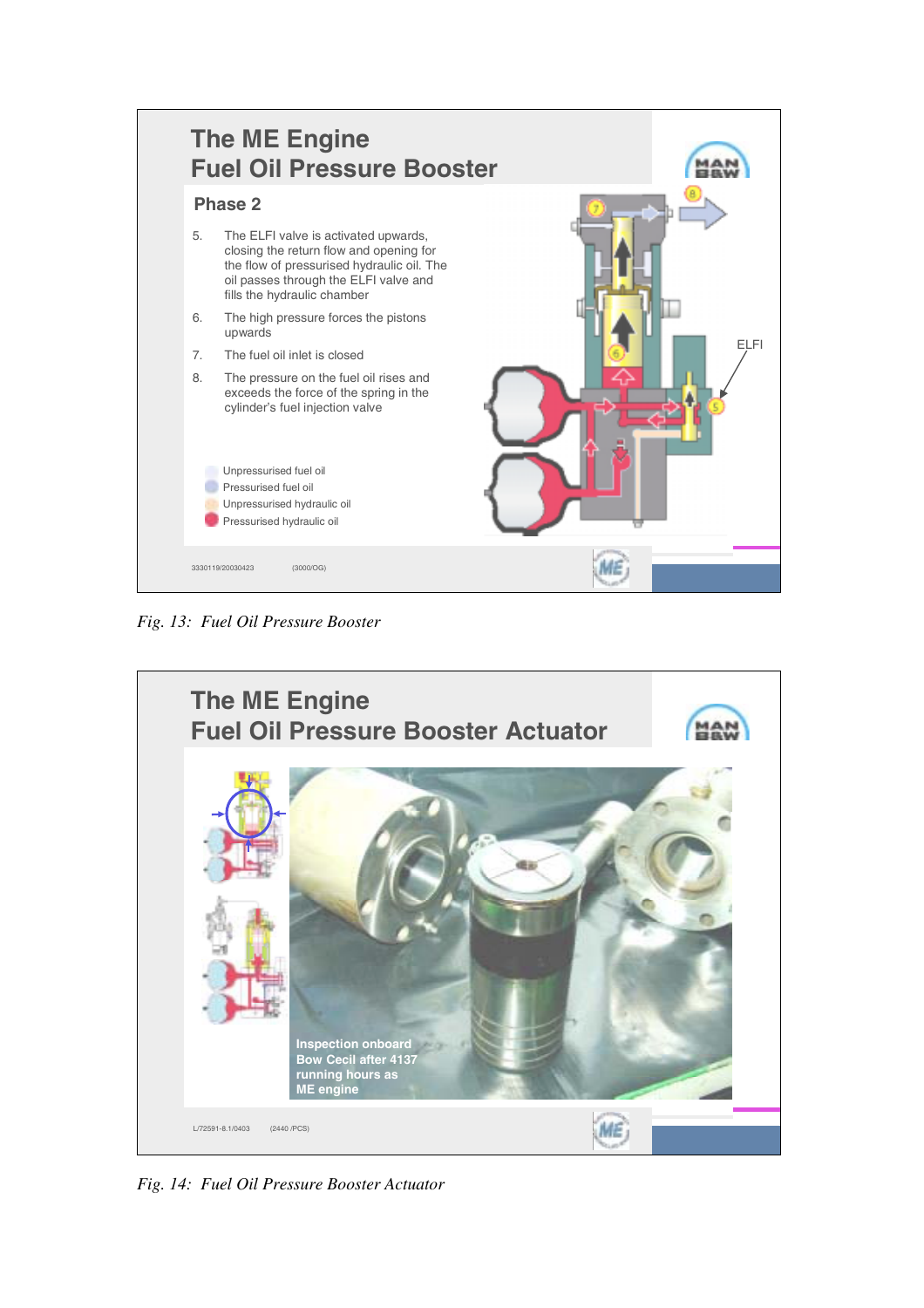

*Fig. 15: Exhaust Valve Actuator* 



*Fig. 16: ME Starting Air System*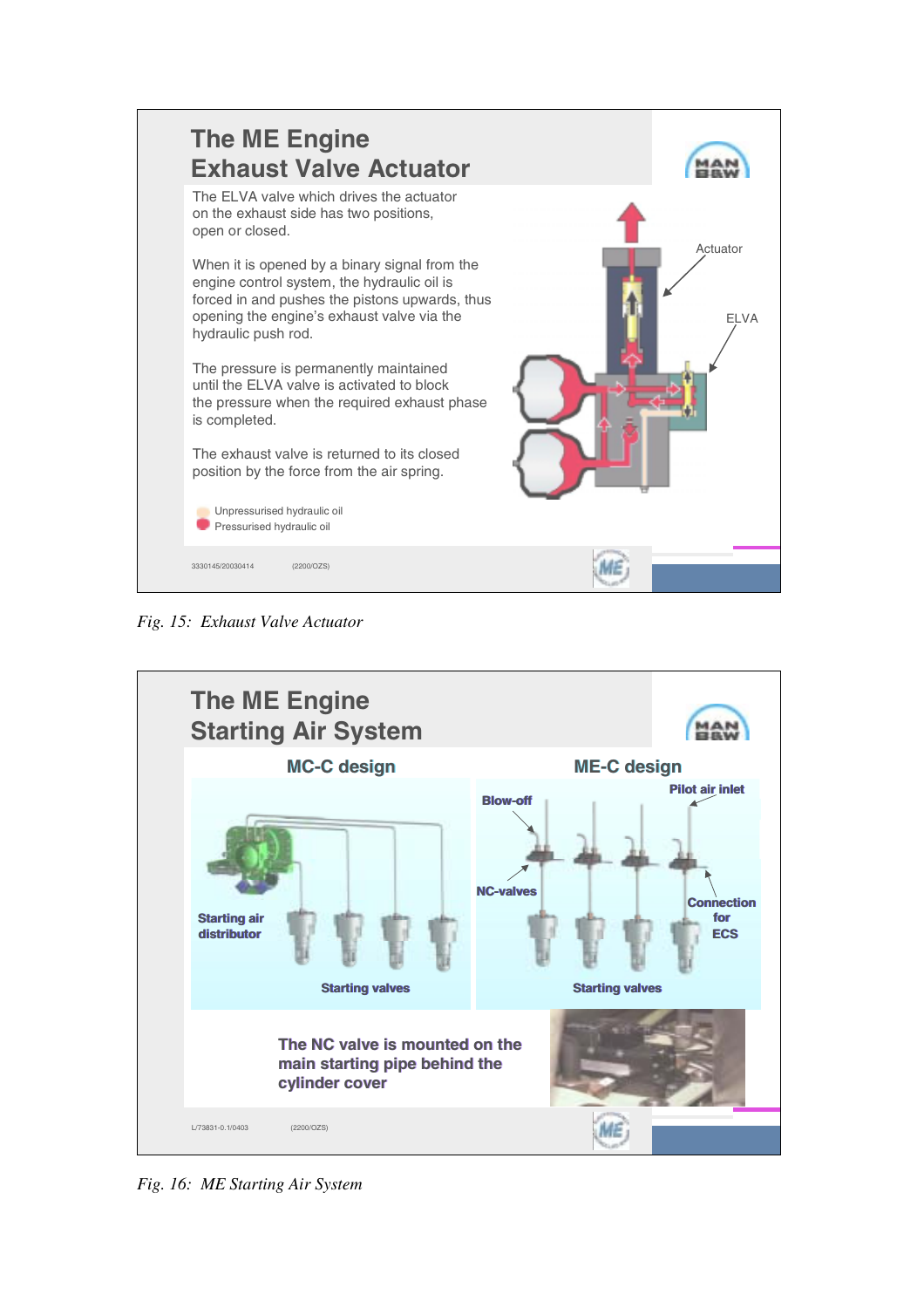

*Fig. 17: Alpha Lubricator for ME Engine* 



*Fig. 18: Alpha Lubricator System for ME*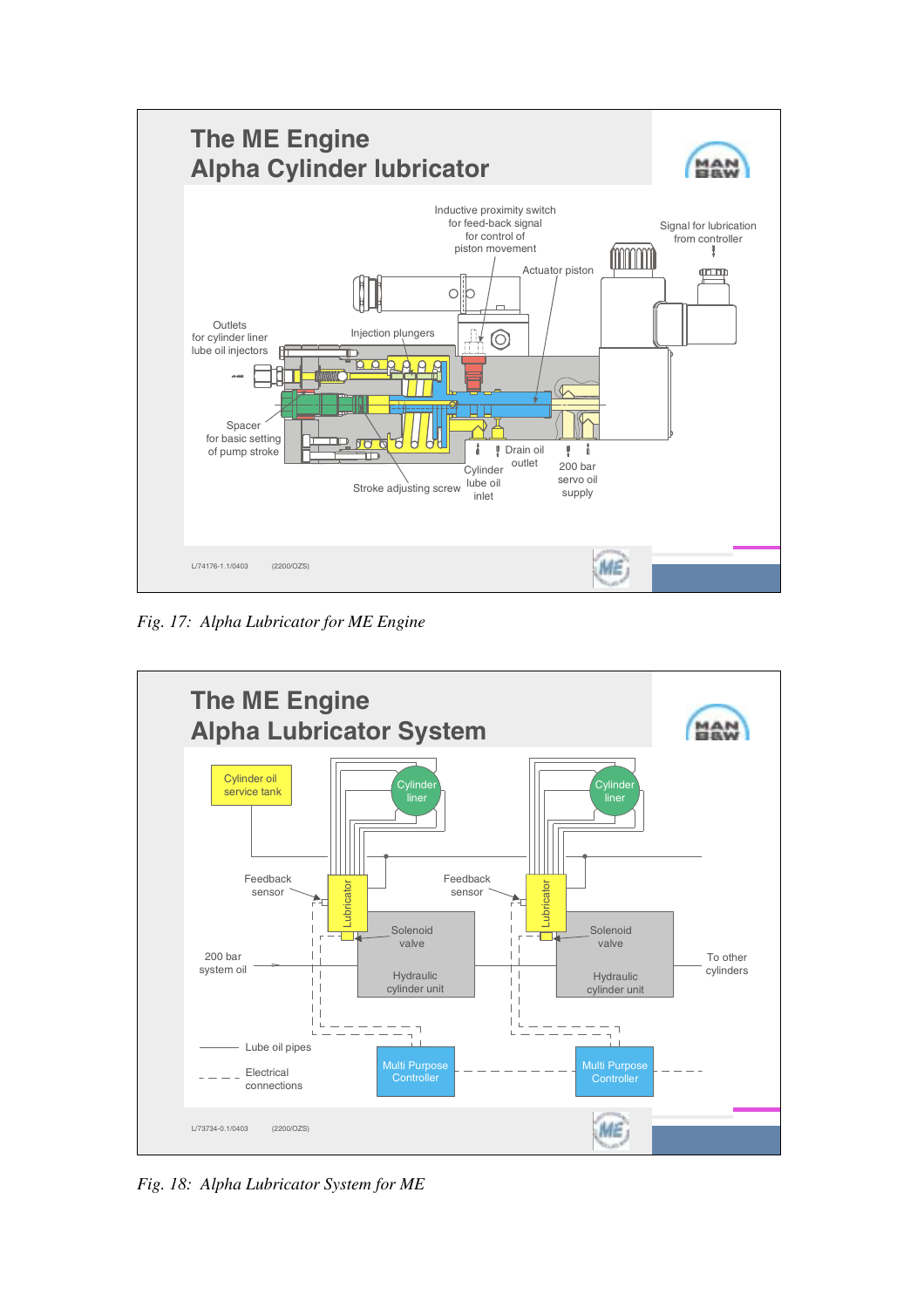

*Fig. 19: ME Engine Control System* 



*Fig. 20: Configuration of Control System*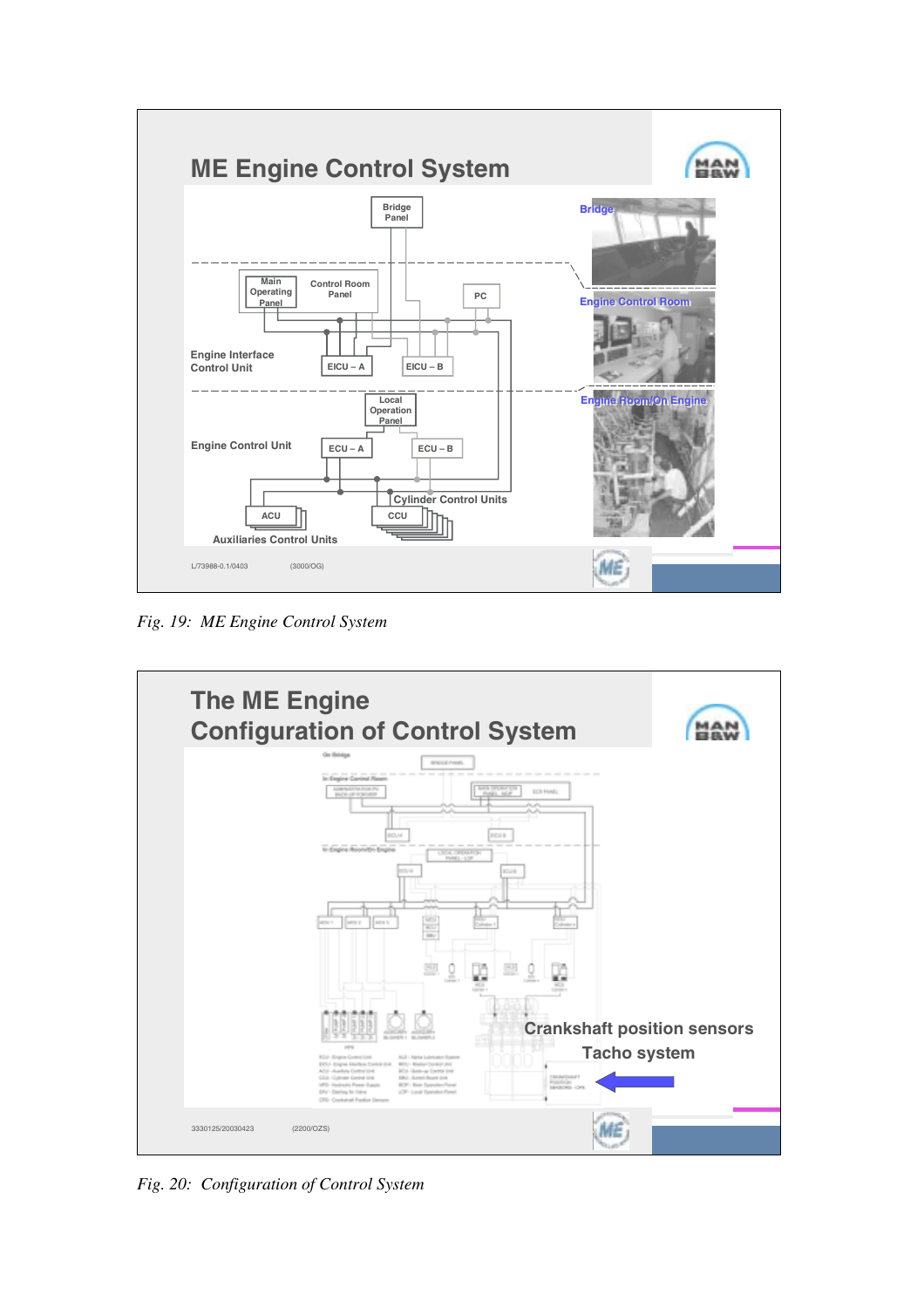

*Fig. 21: Local Operating Panel (LOP)* 



*Fig. 22: Installation Aspects, ME Engine*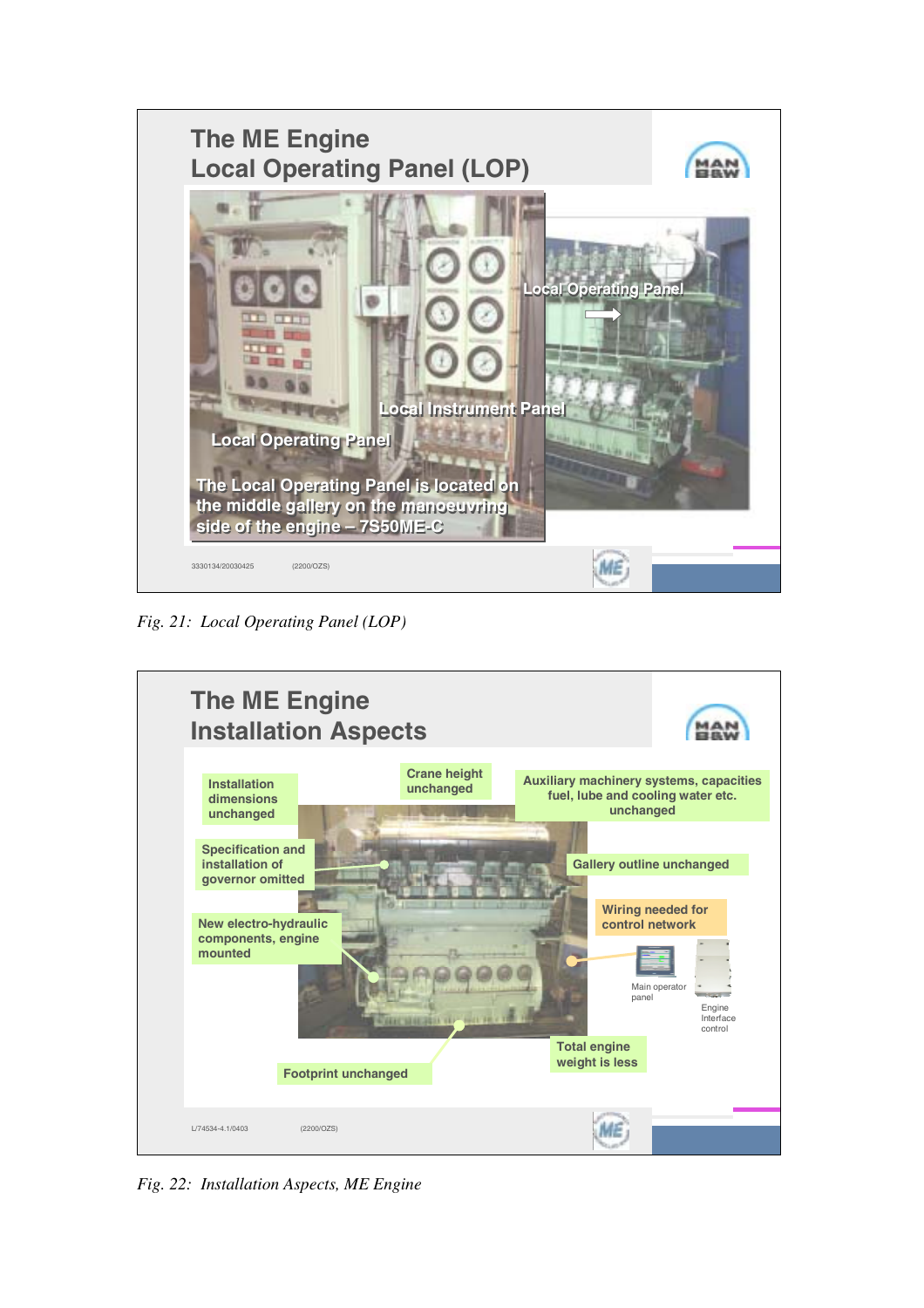

*Fig. 23: ME – Maintenance Aspects* 



*Fig. 24: Exhaust Valve Timing*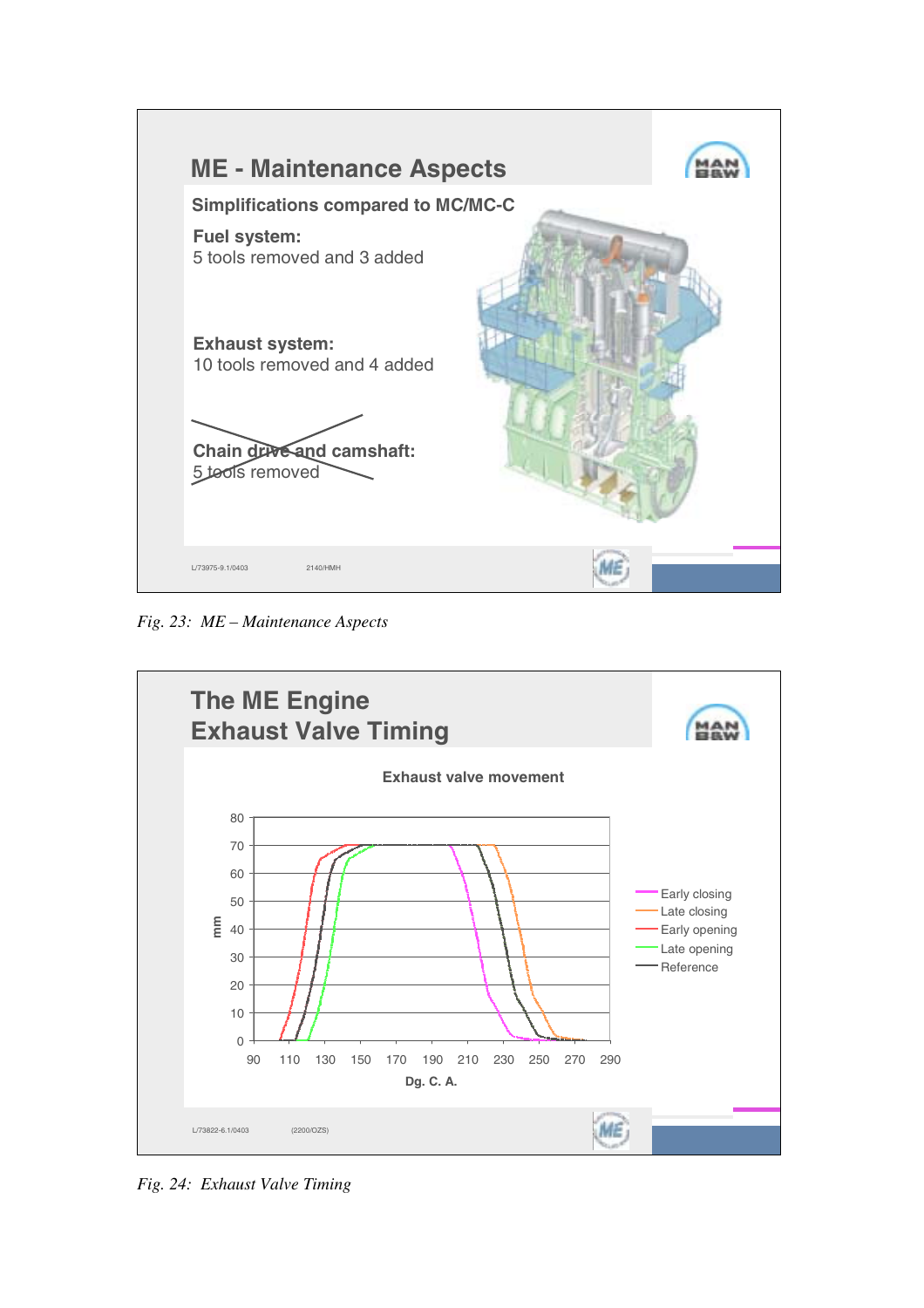

*Fig. 25: Exhaust Valve Closing Time* 



*Fig. 26: Injection Profiles*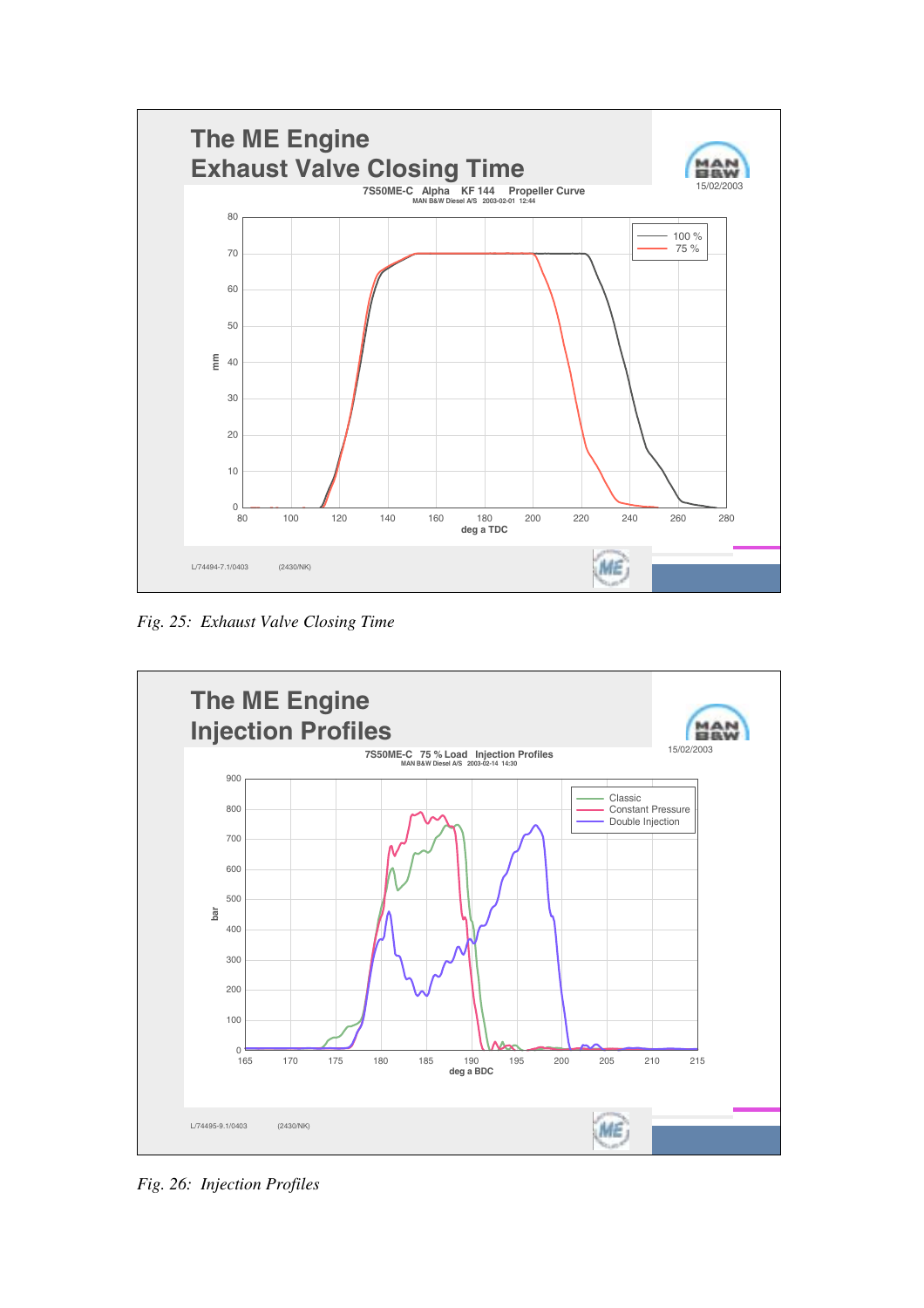

*Fig. 27: Injection at 75% load, ME-C versus MC-C* 



*Fig. 28: Heat Release at 75% load, ME-C versus MC-C*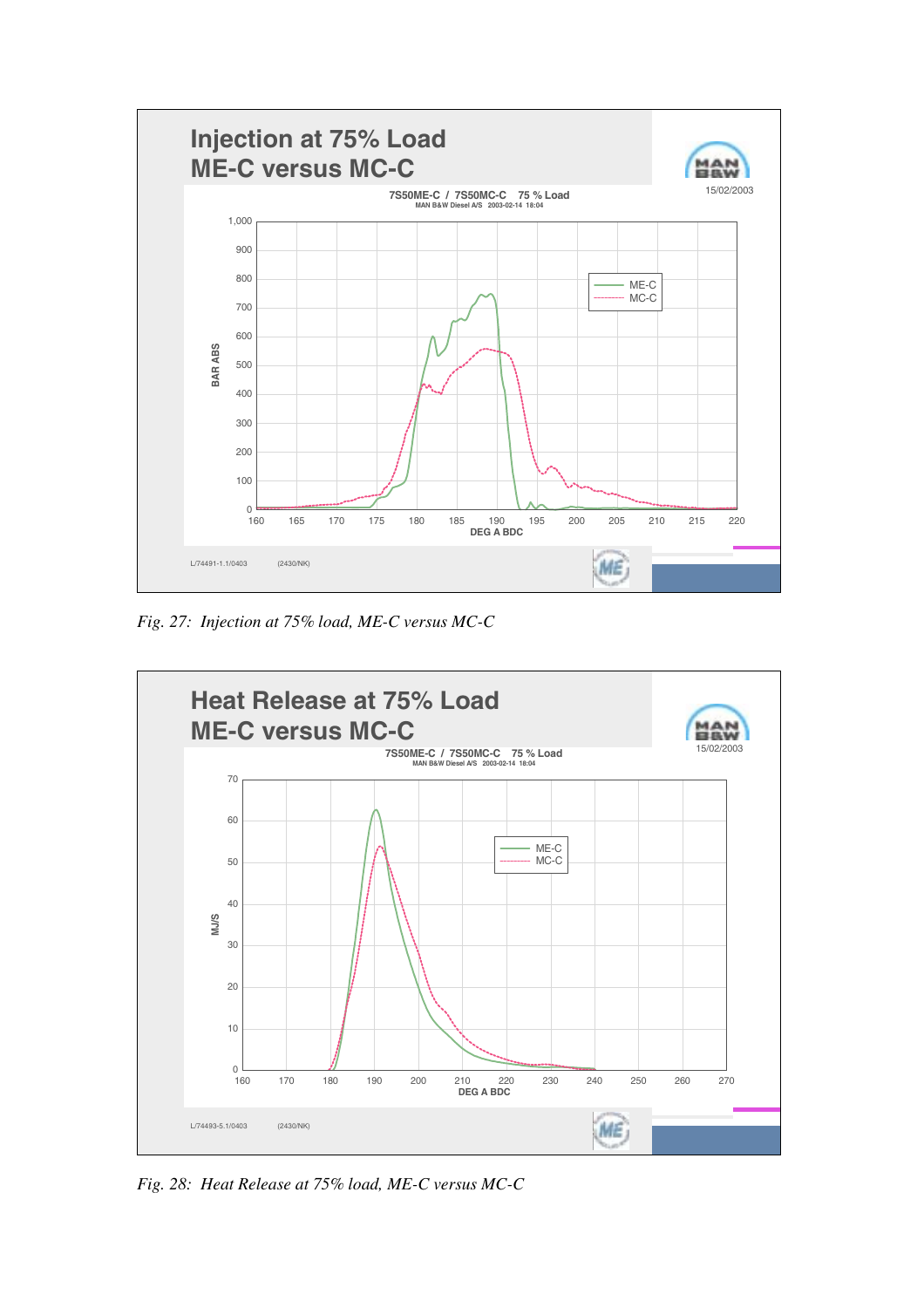

*Fig. 29: Cylinder Pressures at 75% load, ME-C versus MC-C* 



*Fig. 30: Performance Curves, ME-C versus MC-C*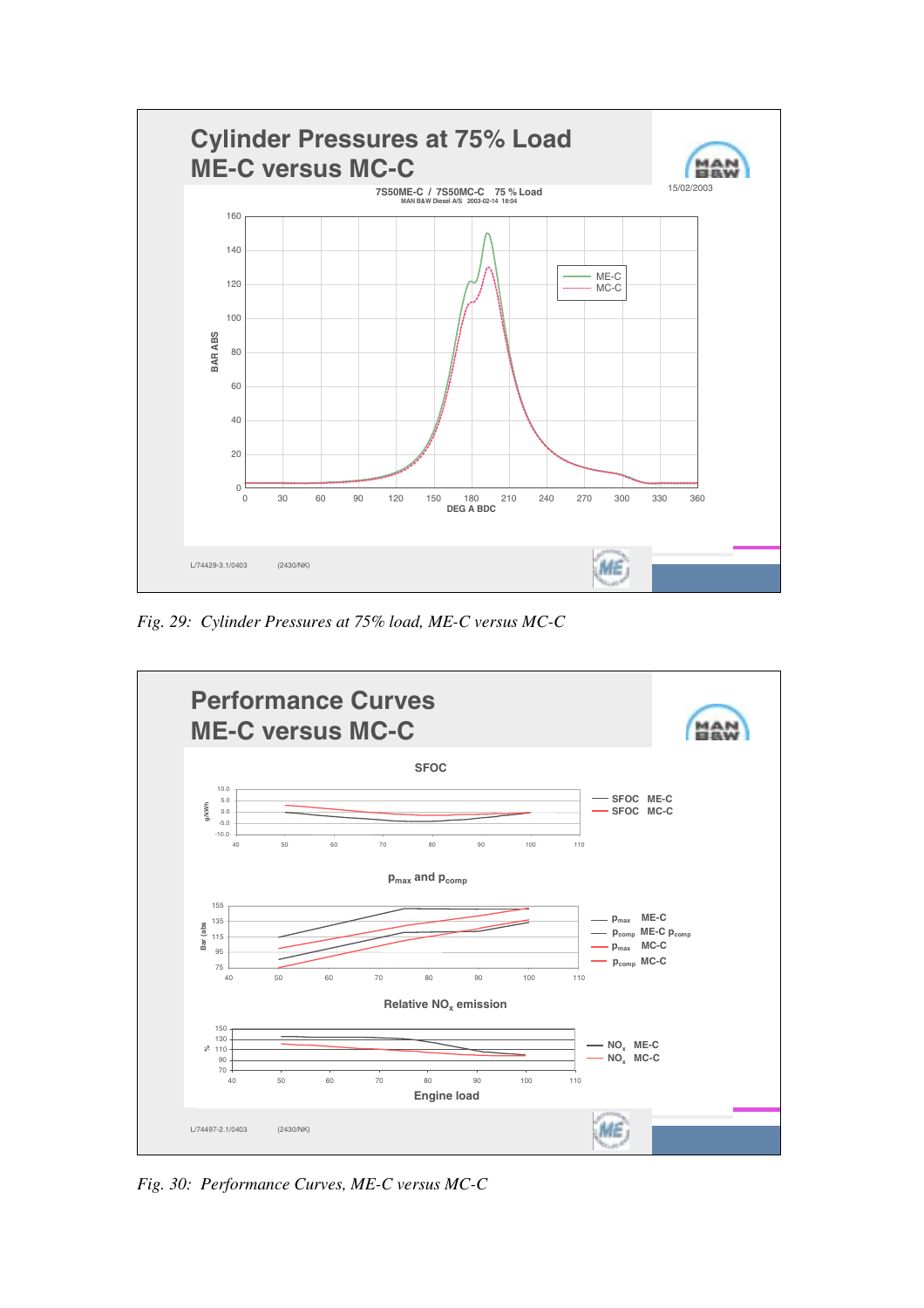

*Fig. 31: Performance Curves, Economy versus low-NOx*



*Fig. 32: 7S50ME-C – 75% load*